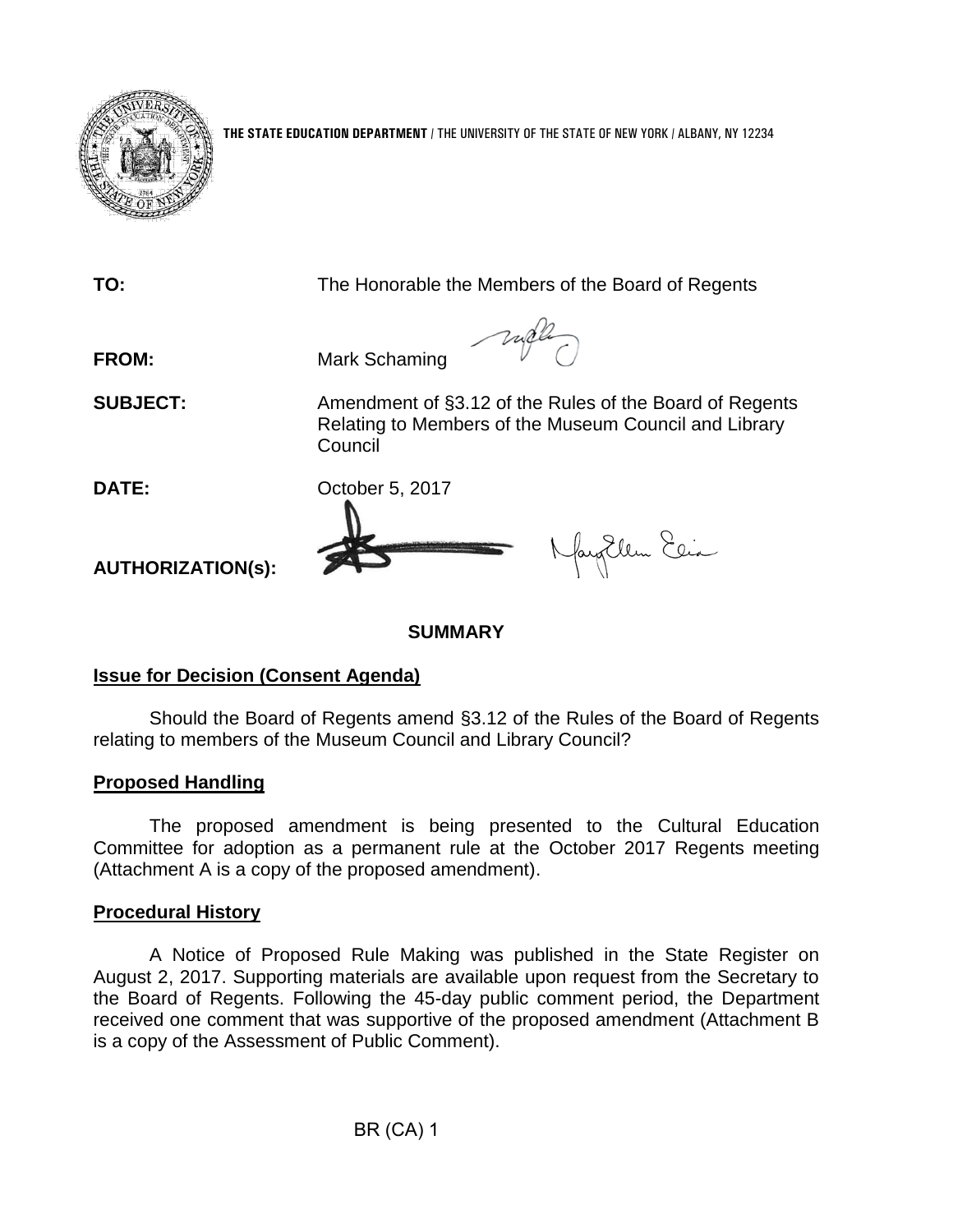### **Background Information**

Currently, §3.12 of the Rules of the Board of Regents states that the Museum Council shall be comprised of five members and the Library Council shall be comprised of nine members; who shall be appointed for five-year terms. However, in May 2017, the Cultural Education Committee recommended that the Museum Advisory Council be comprised of 15 members. By increasing the membership of both the Museum and Library Councils to 15 members each, all Office of Cultural Education Councils will have an equal number of members.

#### **Related Regents Item(s)**

January 2012: [Museum Advisory Council](http://www.regents.nysed.gov/common/regents/files/documents/meetings/2012Meetings/January2012/112ced1.pdf) (http://www.regents.nysed.gov/common/regents/files/documents/meetings/2012 Meetings/January2012/112ced1.pdf)

May 2017: [Regents Advisory Council on Museums](http://www.regents.nysed.gov/common/regents/files/517cea1.pdf) (http://www.regents.nysed.gov/common/regents/files/517cea1.pdf)

July 2017: [Amendment Relating to Members of Museum and Library Council](http://www.regents.nysed.gov/common/regents/files/717ced1.pdf) (http://www.regents.nysed.gov/common/regents/files/717ced1.pdf)

#### **Recommendation**

.

Department staff recommends that the Board of Regents take the following action:

VOTED: That paragraphs (3) and (4) of subdivision (a) of §3.12 of the Rules of the Board of Regents be amended, effective November 1, 2017.

#### **Timetable for Implementation**

If adopted at the October 2017 meeting, the proposed amendment will become effective on November 1, 2017.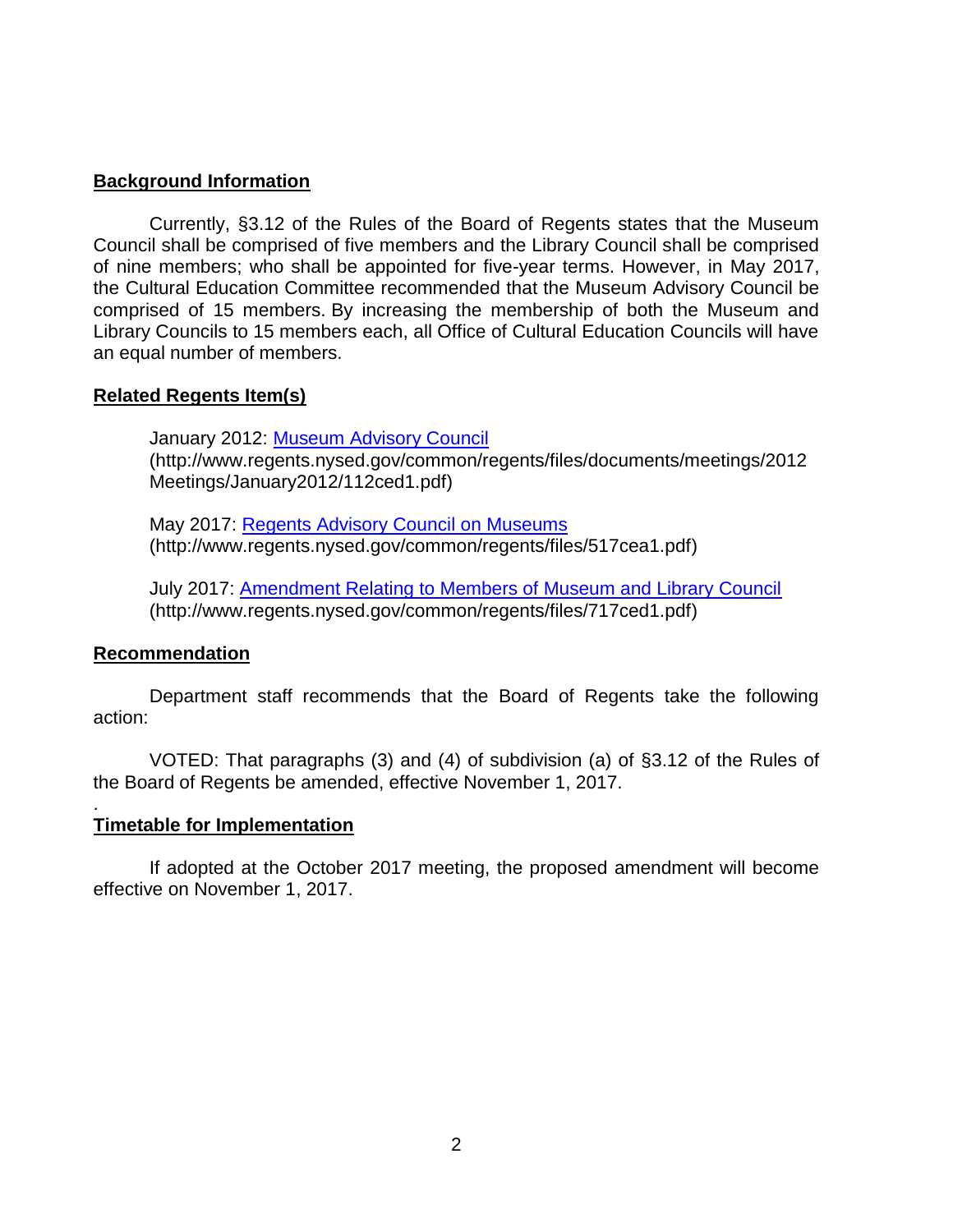**Attachment A**

# AMENDMENT TO THE RULES OF THE BOARD OF REGENTS

Pursuant to sections 206, 207, 210, 214, 215 and 305 of the Education Law. Paragraphs (3) and (4) of subdivision (a) of section 3.12 of the Rules of the Board of Regents shall be amended to read as follows:

(3) Library, [nine] 15 members. [The terms of the four newly created members shall be so arranged that one shall expire on September 30, 1969, one on September 30, 1970, one on September 30, 1971, and one on September 30, 1972. The terms of the five existing members shall not be disturbed. Thereafter, all] All members shall be appointed to serve for a term of five years beginning with the first day of October next following the ending of the term to which each, respectively, is to succeed, except that an appointment to fill a vacancy created otherwise than by the expiration of a term shall be for the unexpired term.

(4) Museum, [5] 15 members. One member shall be appointed yearly to serve for a term of five years beginning with the first day of October next following the ending of the term to which each, respectively, is to succeed, except that an appointment to fill a vacancy created otherwise than by the expiration of a term shall be for the unexpired term.

3